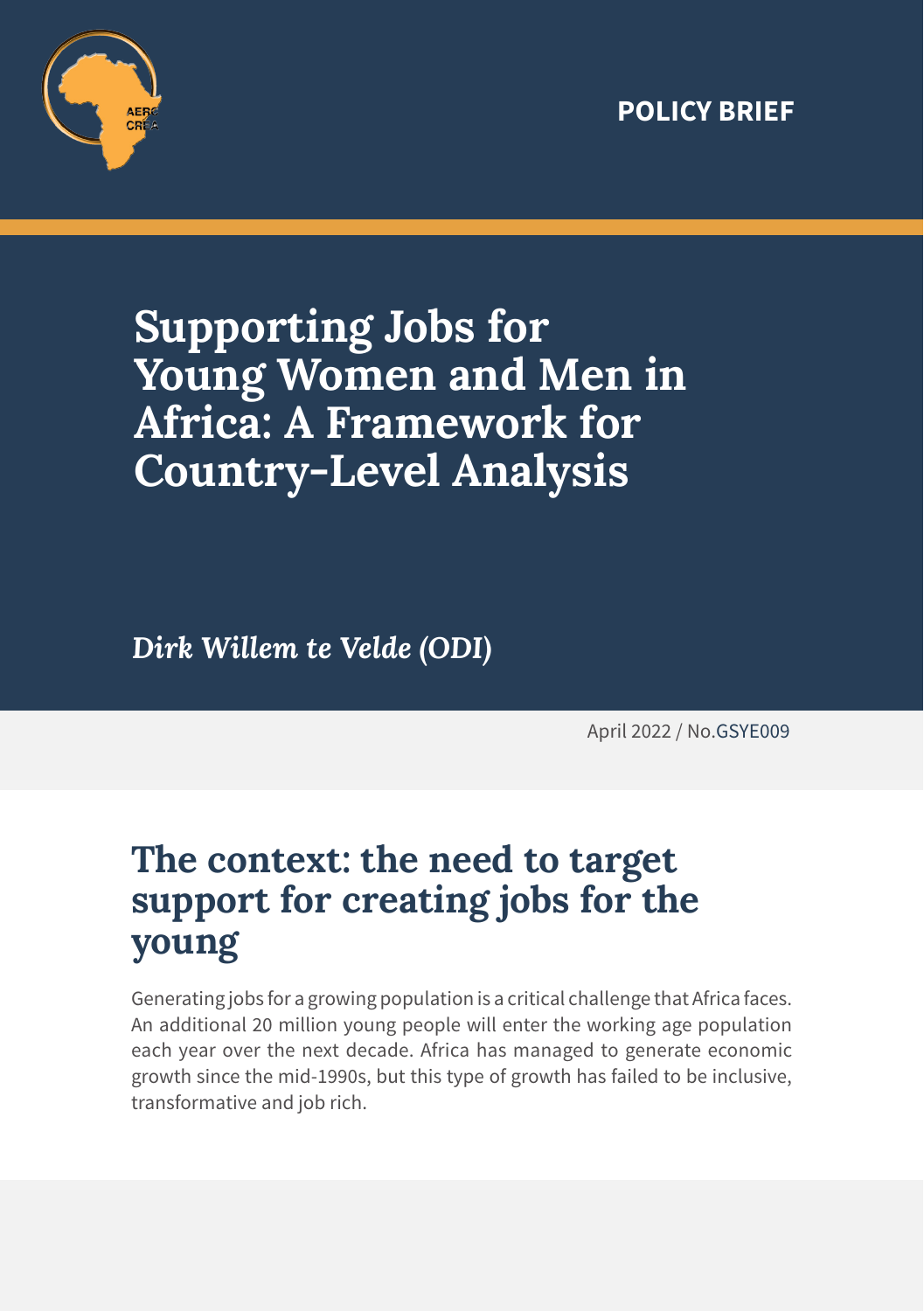The quality of the jobs generated is low. African countries have managed to absorb the volume of young people migrating from rural areas by generating low productivity, low paid jobs in traditional services sector in their cities. The development of key sectors with productivity growth potential (sector transformation) and structural change is critical for the economic transformation process and hence for increases in jobs and income, including for the young.

Covid-19 has affected economic structures, consumer preferences, production processes and trade practices. The crisis has accelerated previous trends (e.g. the rise of e-commerce) and led to new demand and production patterns (e.g. an increase in home working). The dramatic fall in the global demand of garments and travel – to name a few of the manifestations of the crisis – may require recalibrating economic transformation and development strategies.

Despite these challenges, targeted or sectoral policies will continue to be essential to the development of any key sector, and some sectors are better able to absorb labour. In this sense, it is critical to identify which sectors present the greatest potential to boost productive employment. This involves assessing sectors' employment and productivity. With a growing influx of young people and women participating in the market, labour supply is expected to be sufficient, in the short- and medium-term, to cover demand.

In the paper which this brief summarise we propose a four-step framework to identify and create opportunities to create jobs for young men and women. Section 2 identifies the problem which the paper is trying to address. Section 3 provides the framework for analysis This framework offers guidance for country researchers who can be following this up and examine specific questions, using appropriate methods

### **The problem: designing a simple framework for analysis for creating jobs for the young**

It is important to establish a set of steps that researchers should follow when identifying actions to support employment for the young. This involves identifying promising sectors, and conducting an analysis of constraints to further support the development of the sector, policy analysis and political economy. We need a conceptual framework aimed to outline the main principles and factors contributing to economic transformation and the creation of productive employment, relevant for young men and women.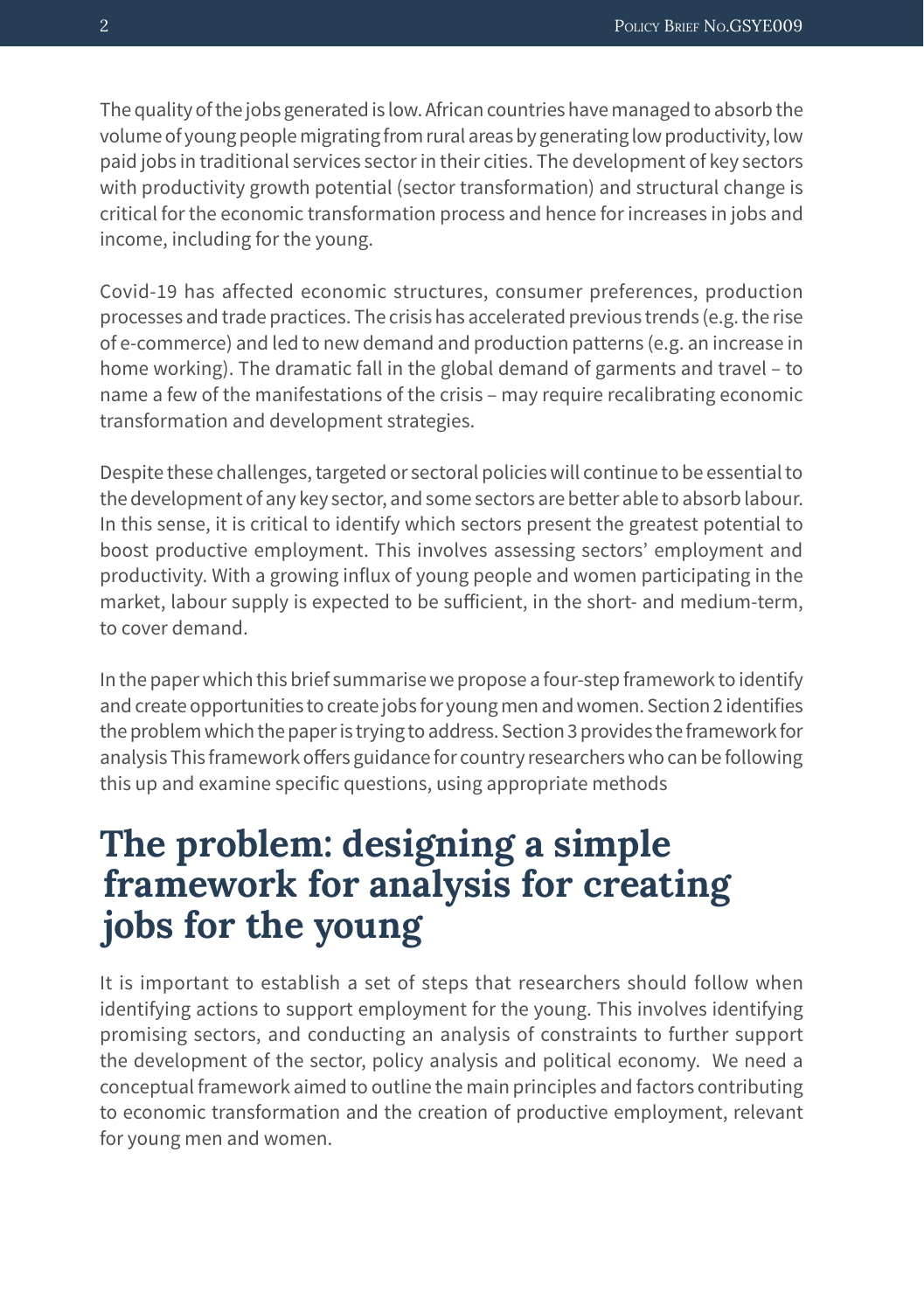## **The framework: four steps to identify and create opportunities to create jobs**

We propose a four-step framework to identify and create opportunities to create jobs for young men and women.

- 1. Identify promising sectors and activities with high growth and (youth) employment potential (2.1)
- 2. Identify economic and political constraints to developing key sectors (2.2)
- 3. Identify general enabling and targeted policies for youth employment (2.3)
- 4. Understand the political economy around immediate actions (2.4).

### **Promising sectors and activities with high growth and (youth) employment potential**

Identifying promising sectors for job creation is a crucial step to create employment opportunities for young men and women in Africa because (1) many labour market entrants in Africa are young; and (2) the level of education is not the only or most obvious determinant of employment. Around a quarter of jobs in Africa go to young people – twice as much as in advanced countries. Africa will see some 18 million additional young people entering the working age population each year by 2030, with around two thirds or 13 million estimated to enter the labour market. This compares to 9 million additional jobs each year that were created between 2003 and 2016, meaning a 50% increase in the job creation rate is required to address the demographic challenges. Africa is the youngest continent and it is estimated that one in four of the world's citizens will be located in Africa in 2050. Youth unemployment is essentially a missing jobs crisis.

The jobs crisis is not a simple supply side or education and skills challenge. Instead, in many countries, the share of youth unemployment goes up with levels of education. The share of youth employment with intermediate and advanced education is in fact greater than the share of youth employment with basic education or less in many African countries. This suggests that a higher level of education is not a guarantee for employment. Instead, we need to consider in which sectors growth can pull in employment opportunities.

There are a range of methods to analyse which sectors have greatest potential to create jobs – including for young people. An increased growth of sectors will lead to an increase in the demand for jobs, including for the young directly and indirectly, other things equal. The increased competitiveness of a sector will help to develop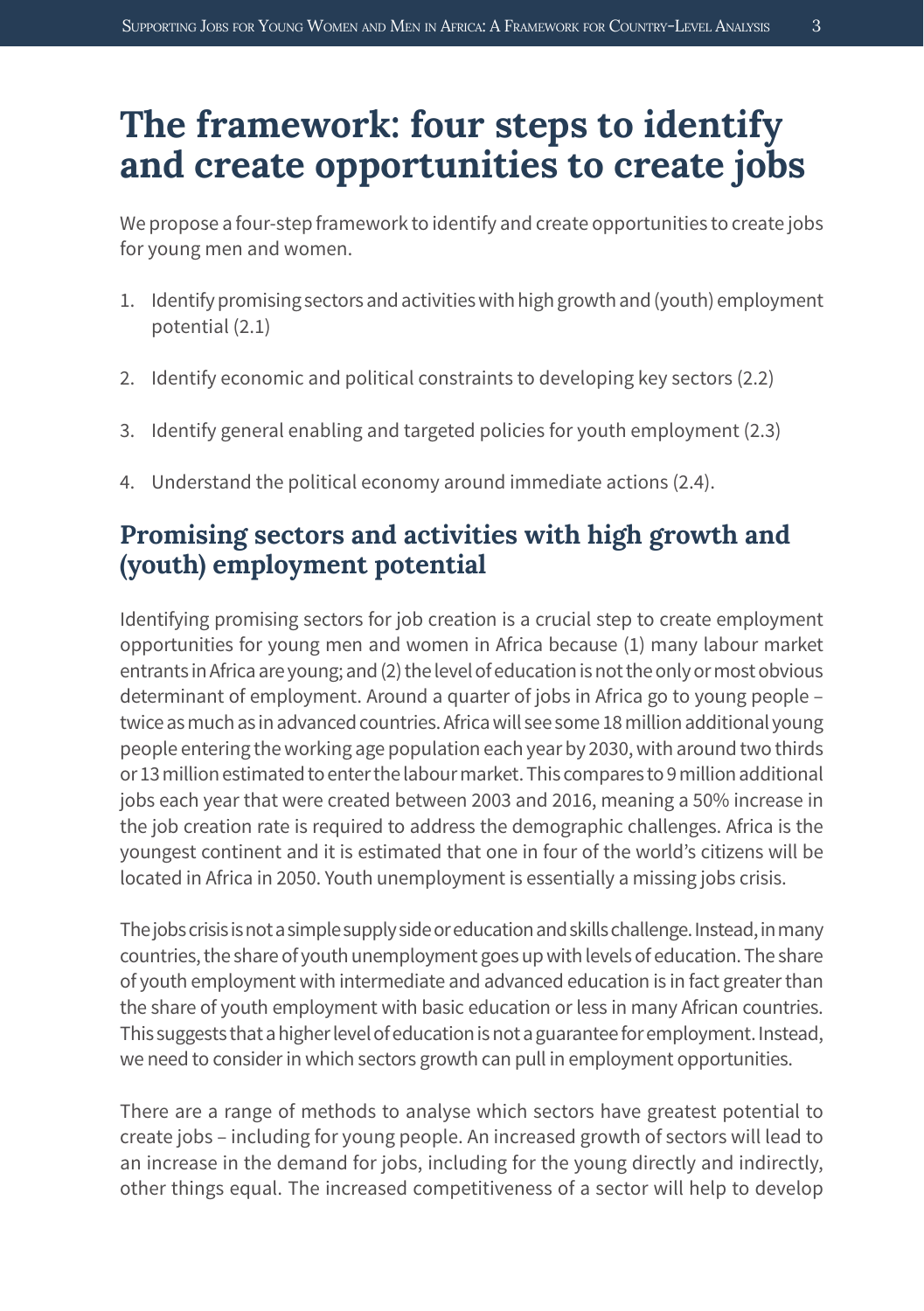the sector in the long run, even though labour productivity changes in the short run may lead to less demand for labour.

The paper develops and discusses advantages and disadvantages of the analytical techniques, including:

- revealed comparative advantage
- export orientation and world demand analysis
- economic complexity (HHPSA/ECI/PCI)
- • input-output multipliers and Social Accounting Matrices
- • productivity (TFP) analysis
- • labour skills analysis
- export participation value chain activity
- mincerian wage equations.

#### **Identifying economic and political constraints to developing key sectors**

Many countries have been the subject of analysis around binding constraints to economic transformation and job creation. It is important to synthesise this available information. An appropriate framework distinguishes between general constraints that apply across all sectors and specific issues that constrain the development of the promising sectors and value chains. Constraints can be distinguished further between economic, political and institutional constraints. This is an appealing way to categorise constraints, given the focus on understanding how to develop sectors. Often a reasonable consensus appears on the broad constraints.

There may be a lack of studies on constraints behind sector growth, and the lack of knowledge could also relate specifically to how young people access the sector. It could be that young people experience particular challenges even though the sector as a whole is doing well. Interviews, surveys and analysis of data could be helpful. The lack of experience and proven soft skills could be one factor that constrains firms from employing young people, but in certain sectors, such as garments assembly, basic skills can be taught relatively quickly.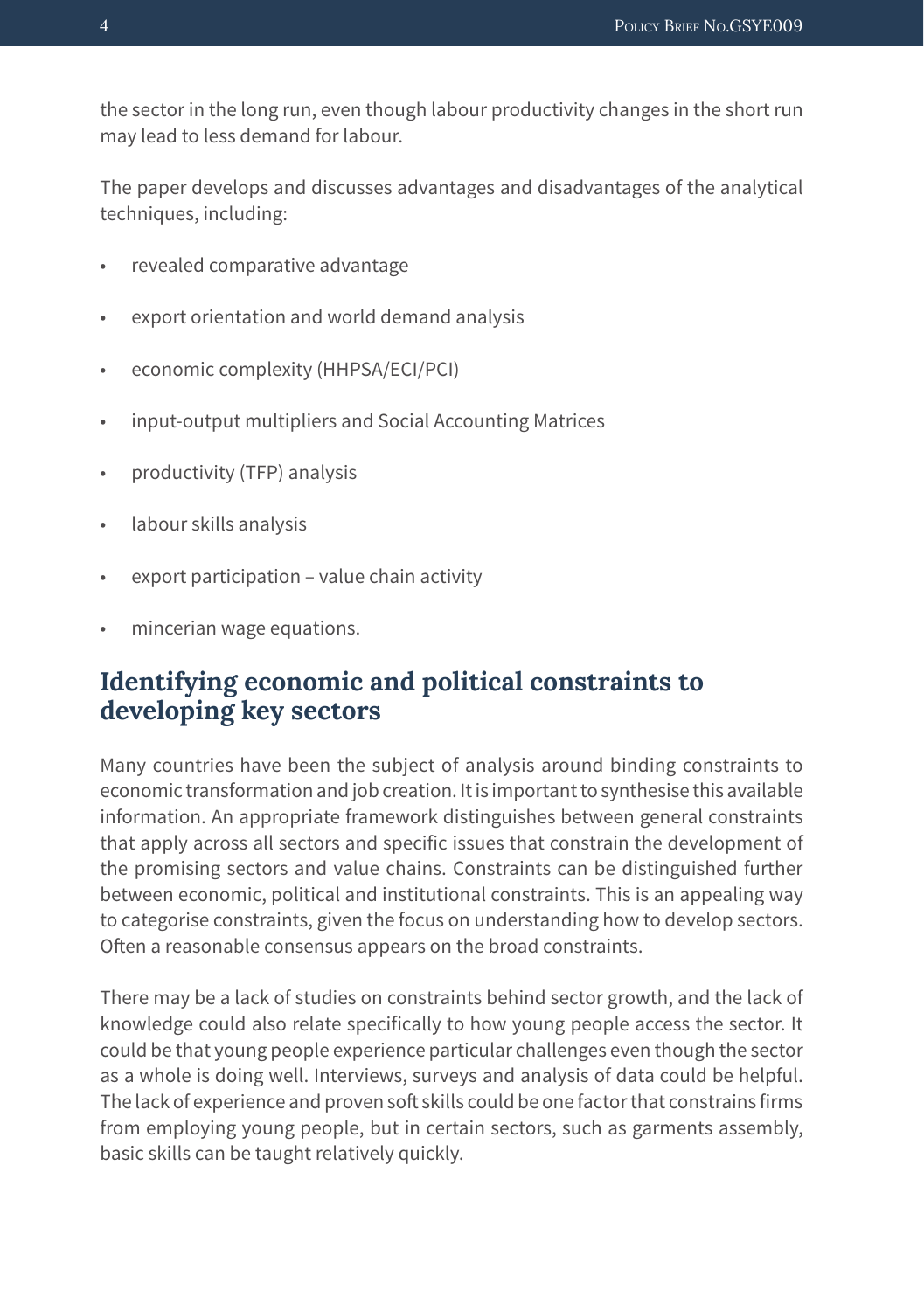#### **Identifying general enabling and targeted policies for youth employment**

Table 1 classifies a range of public policies that can be used to support sector growth and economic transformation. Investment climate reforms are for example one type of general enabling interventions. However, these are often not enough by themselves, and need to be undertaken in conjunction with other interventions, such as infrastructure investments, support to the financial sector and industrial development policies. A reading of the literature is that policies that successful countries always involve targeting a specific set of activities.

| егонкологическоп                                                      |                                                                                                                                                                                                              |                                                                                                                                                                     |
|-----------------------------------------------------------------------|--------------------------------------------------------------------------------------------------------------------------------------------------------------------------------------------------------------|---------------------------------------------------------------------------------------------------------------------------------------------------------------------|
|                                                                       | <b>General enabling interventions</b>                                                                                                                                                                        | <b>Targeted interventions</b>                                                                                                                                       |
| Public actions to<br>support structural<br>change                     | • business environment/investment<br>climate reforms (e.g., registration,<br>land, tax, contracts)<br>• financial sector development<br>• strengthening SBR                                                  | • export push policies<br>• exchange rate and tariff protection<br>· selective industrial policies<br>• spatial industrial policies<br>• national development banks |
| Public actions to<br>support within-<br>sector productivity<br>growth | • building fundamentals (e.g.,<br>infrastructure, education)<br>• investments in basic production<br>knowledge<br>• managerial good practices as<br>public goods<br>• innovations<br>• promoting competition | • management training<br>• attracting FDI<br>• export diversification<br>• developing GVCs<br>• increasing agricultural productivity                                |

#### **Table 1: Typologies of public actions used to promote sector growth and economic transformation**

More education is not necessarily the most immediate or effective solution for job creation. There is an excess of tertiary graduates in a number of African countries which has led to a fall in the returns to tertiary education over the last decade. However, it may still be important to focus on the appropriateness of the competencies acquired through education, as these are frequently cited by young people as a major obstacle in finding decent jobs:

- educational participation in Africa remains low by international comparison
- the quality of education in Africa is poor
- rhere are large skills mismatches.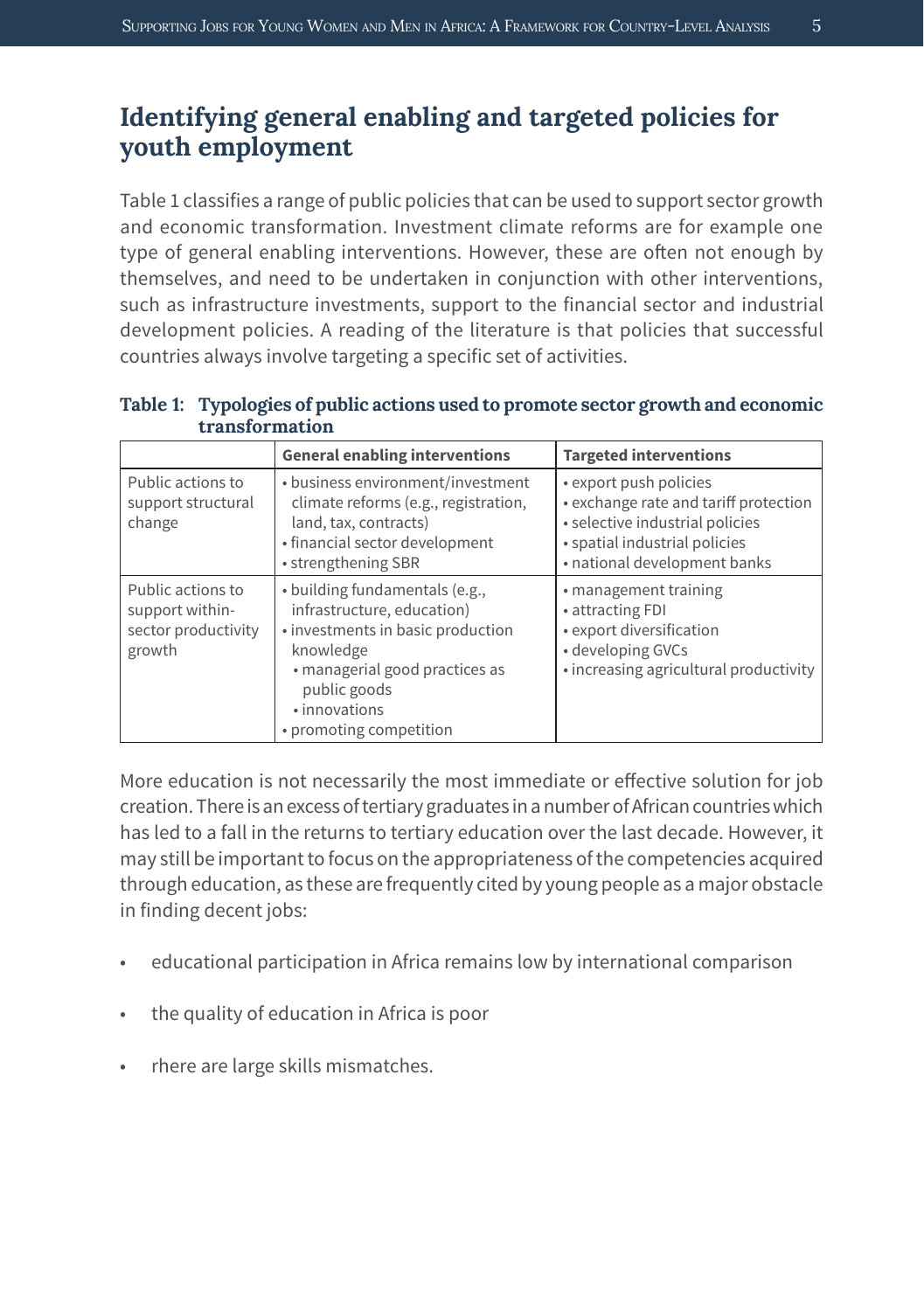#### **Political economy around immediate targeted actions**

The final, fourth step, is really important but does not always receive sufficient attention in data dominated economic analyses. It is widely accepted that political economy challenges at both national and sector levels hamper effective industrial policy. A review of successful sector transformation finds that positive sector dynamics depend crucially on:

- correct identification of the economic opportunities (e.g., consistent with the analytical techniques for these have been discussed above)
- • conducive political-economic conditions at the sector level (e.g., a centralised economic planning in the hands of an aspiring developmental state; effective alignment of interests, facilitated through dedicated sector-specific structures and support organisations; a consensus view across elites and the wider public and private sectors around a strategic direction for the economy)
- • credible commitments to investors (e.g., credible state backing to various sectors, clear international commitments)
- • reasonably good provision of public goods (e.g., provision of complementary infrastructure and skills that are of high quality and appropriate to the sector)
- specific efforts to tackle investment coordination problems at targeted level (e.g., co-ordination amongst interrelated investors; problem solving attitudes), and
- taking advantage of a moment of unusual opportunity (e.g., an election).

These deeper institutional factors are crucial in determining whether a sector continues to develop or not, and hence whether it could provide employment potential. In sector failures, interests stack up against providing credible commitments or co-ordinating activities, and when that is the case, all workers ¬– including young people – will suffer. It is therefore important that country studies ask questions not only about what policies to put in place to support sectors but also how to support these sectors. There will of course be additional questions around how to ensure young people's interest are addressed within sectors, but keeping a sector going, and hence offer job opportunities for young people, will not depend on protecting the interest of young workers, but also on support key actors in the sector. It is important to understand the political narratives around young people at country level.